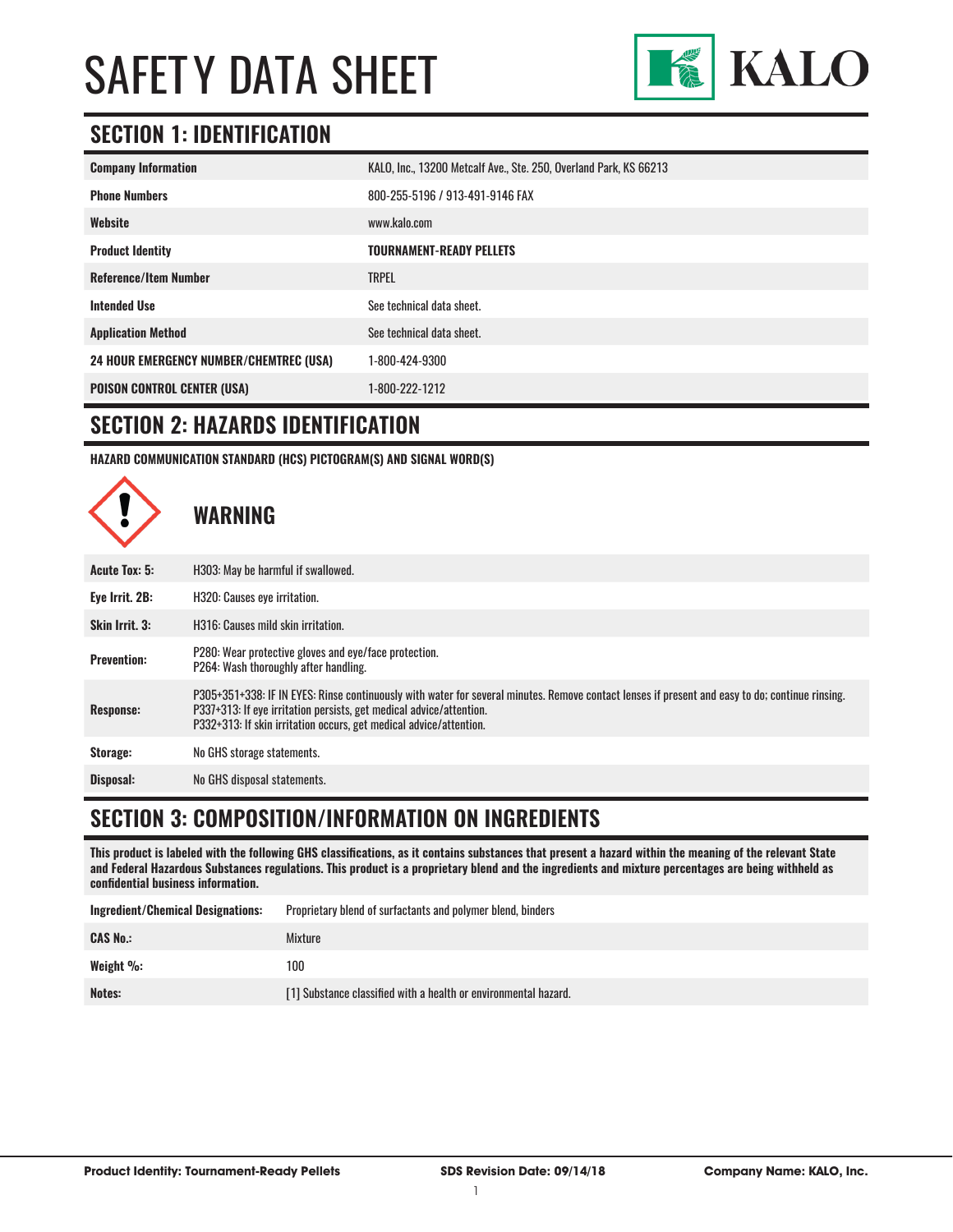

#### **SECTION 4: FIRST AID MEASURES**

#### **[DESCRIPTIONS]**

| General:    | In all cases of doubt, or when symptoms persist, seek medical attention. Never give anything by mouth to an unconscious person.                                                                                                         |
|-------------|-----------------------------------------------------------------------------------------------------------------------------------------------------------------------------------------------------------------------------------------|
| Inhalation: | Remove to fresh air. Keep patient warm and at rest. If breathing is irregular or stopped, give artificial respiration. If unconscious, place in the recovery<br>position and obtain immediate medical attention. Give nothing by mouth. |
| Eyes:       | Irrigate copiously with clean fresh water for at least 10 minutes, holding the eyelids apart and seek medical attention.                                                                                                                |
| Skin:       | Remove contaminated clothing. Wash skin thoroughly with soap and water or use a recognized skin cleanser. Do NOT use solvents or thinners.                                                                                              |
| Ingestion:  | If accidentally swallowed, obtain immediate medical attention. Keep at rest, Do NOT induce vomiting.                                                                                                                                    |
|             | [MOST IMPORTANT SYMPTOMS AND EFFECTS, BOTH ACUTE AND DELAYED]                                                                                                                                                                           |
| Overview:   | No adverse symptoms or effects anticipated under normal handling conditions. See Section 2 for further details.                                                                                                                         |
| Eyes:       | Causes mild eye irritation.                                                                                                                                                                                                             |
| Skin:       | Causes mild skin irritation. Not a skin sensitizer.                                                                                                                                                                                     |
| Ingestion:  | May cause nausea and vomiting.                                                                                                                                                                                                          |

#### **SECTION 5: FIREFIGHTING MEASURES**

| <b>Extinguishing Media:</b>     | Foam, dry chemical, carbon dioxide, water spray or fog.                                                                                                                                                                                                                                                                                                                                                                                                                                                   |
|---------------------------------|-----------------------------------------------------------------------------------------------------------------------------------------------------------------------------------------------------------------------------------------------------------------------------------------------------------------------------------------------------------------------------------------------------------------------------------------------------------------------------------------------------------|
| <b>Special Hazards:</b>         | Toxic fumes may be emitted in a fire situation. Combustion may yield smoke, carbon monoxide, and other products of incomplete<br>combustion. Oxides of sulfur, nitrogen or phosphorus may also be formed. Never use welding or cutting torches on or near container, even if<br>empty.                                                                                                                                                                                                                    |
| <b>Advice For Firefighters:</b> | No specific explosion hazards are identified or expected. Always fight fire with the implication that other volatile substances may be present.<br>Evacuate area. Prevent contamination from run-off of adjacent areas, streams, drinking water and sewers. Do not flush down sewers or other<br>drainage systems. Exposed firefighters must wear standard protective equipment and in enclosed areas self-contained breathing apparatus.<br>Use water-spray to cool fire-exposed surfaces and personnel. |

# **SECTION 6: ACCIDENTAL RELEASE MEASURES**

| <b>Precautions/Procedures:</b>                                         | Keep all sources of ignition away from spill/release. In case of a major spill or spillage in a confined space evacuate the area and<br>check vapor levels.                                                                                                                                                                                                                                                                                                                                                                                                                                                                                                               |
|------------------------------------------------------------------------|---------------------------------------------------------------------------------------------------------------------------------------------------------------------------------------------------------------------------------------------------------------------------------------------------------------------------------------------------------------------------------------------------------------------------------------------------------------------------------------------------------------------------------------------------------------------------------------------------------------------------------------------------------------------------|
| <b>Environmental Precautions:</b>                                      | Do not allow spills to enter drains or water courses.                                                                                                                                                                                                                                                                                                                                                                                                                                                                                                                                                                                                                     |
| <b>Methods and Material For</b><br><b>Containment and Cleaning Up:</b> | Ventilate the area and avoid breathing vapors. Take the personal protective measures listed in Section 8. Contain and absorb spillage<br>with non-combustible materials (e.g. sand/earth/vermiculite). Place in closed containers outside buildings and dispose of according<br>to the Waste Regulations (see Section 13). Clean, preferably with a detergent. Do not use solvents. Do not allow spills to enter drains<br>or water courses. If drains, sewers, streams or lakes are contaminated, inform the local water company immediately. In the case of<br>contamination of rivers, streams, or lakes, the Environmental Protection Agency should also be informed. |

# **SECTION 7: HANDLING AND STORAGE**

| <b>Precautions For Safe Handling:</b> | Do not get in eyes, on skin, or on clothing. Do not breathe vapors or mists. Keep container closed. Use only with adequate<br>ventilation. Use good personal hygiene practices. Wash hands before eating, drinking, smoking. Remove contaminated clothing<br>and wash before reuse. Destroy contaminated belts and shoes and other items that cannot be decontaminated. Have evewash<br>accessible to use in handling area. See Section 2 for further details. |
|---------------------------------------|----------------------------------------------------------------------------------------------------------------------------------------------------------------------------------------------------------------------------------------------------------------------------------------------------------------------------------------------------------------------------------------------------------------------------------------------------------------|
| <b>Conditions For Safe Storage:</b>   | Store in tightly closed containers in dry, well-ventilated area, away from excessive heat and incompatibles.<br>See Section 2 for further details.                                                                                                                                                                                                                                                                                                             |
| <b>Incompatible Materials:</b>        | Strong oxidizing agents.                                                                                                                                                                                                                                                                                                                                                                                                                                       |
| <b>Specific End Use(s):</b>           | See technical data sheet.                                                                                                                                                                                                                                                                                                                                                                                                                                      |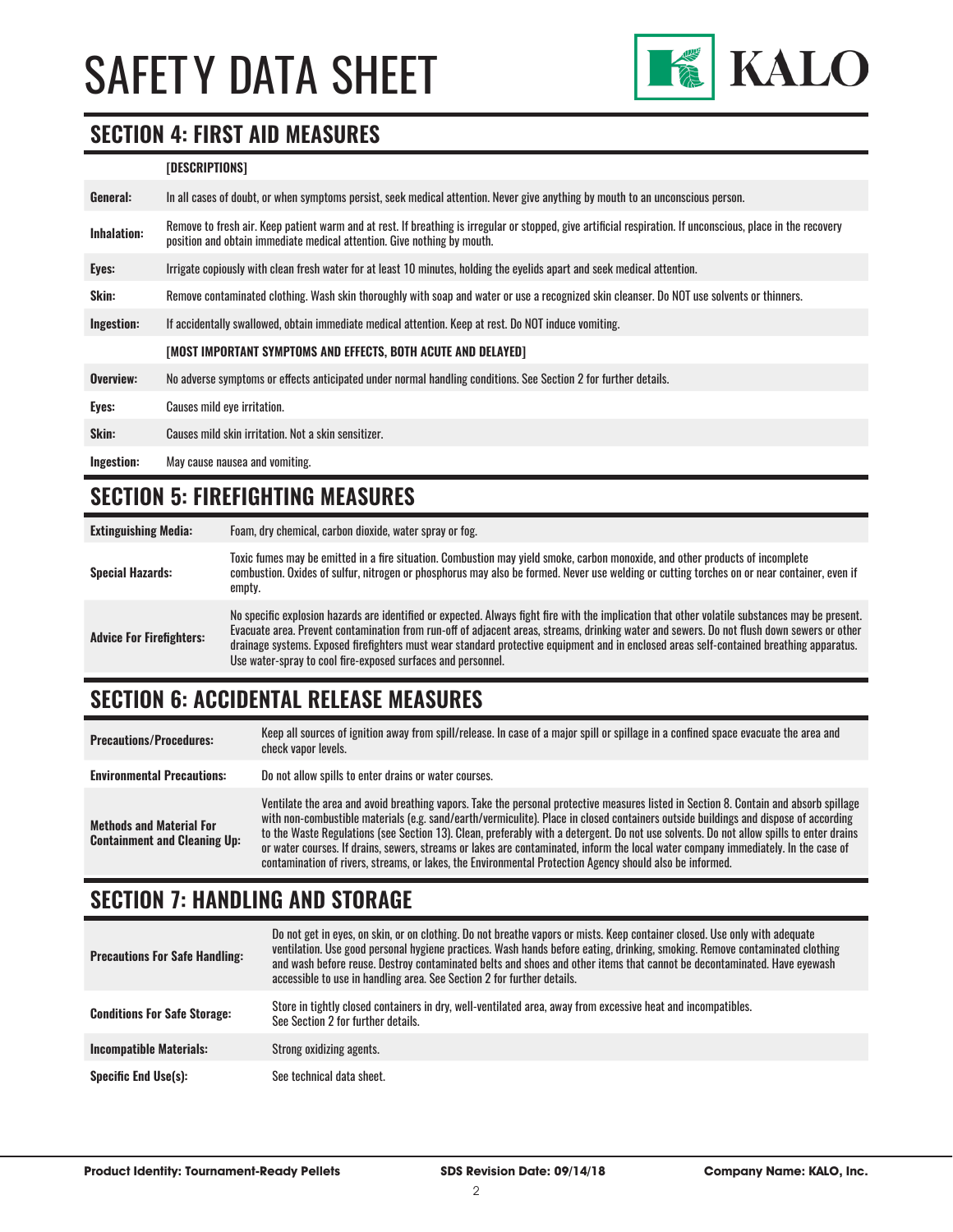

#### **SECTION 8: EXPOSURE CONTROLS/PERSONAL PROTECTION**

| <b>Exposure Data:</b>        | This product contains no ingredients (at greater than 0.1%) with established limits for exposure under OSHA, ACGIH and/or NIOSH.                                                                                                                                                                                                       |
|------------------------------|----------------------------------------------------------------------------------------------------------------------------------------------------------------------------------------------------------------------------------------------------------------------------------------------------------------------------------------|
| <b>Carcinogen Data:</b>      | This product contains no ingredients (at greater than 0.1%) that are suspected of being or known to be a carcinogen under OSHA, NTP or IARC.                                                                                                                                                                                           |
|                              | <b>[PERSONAL PROTECTIVE EQUIPMENT]</b>                                                                                                                                                                                                                                                                                                 |
| <b>Respiratory:</b>          | If workers are exposed to concentrations above the exposure limit, they must use the appropriate certified respirators.                                                                                                                                                                                                                |
| Eyes:                        | Wear safety eyewear (e.g. safety spectacles/goggles/visors) to protect against the splash of liquids.                                                                                                                                                                                                                                  |
| Skin:                        | Overalls, which cover the body, arms, and legs, should be worn. Skin should not be exposed. All parts of the body should be washed after<br>contact.                                                                                                                                                                                   |
| <b>Engineering Controls:</b> | Provide adequate ventilation. Where reasonably practicable, this should be achieved by the use of local exhaust ventilation and good general<br>extraction. If these are not sufficient to maintain concentrations of particulates, and any vapor below occupational exposure limits, suitable<br>respiratory protection must be worn. |
| <b>Other Work Practices:</b> | See technical data sheet.                                                                                                                                                                                                                                                                                                              |

# **SECTION 9: PHYSICAL AND CHEMICAL PROPERTIES**

| <b>Appearance:</b>                                | Pellet                         |
|---------------------------------------------------|--------------------------------|
| Odor:                                             | Slight                         |
| <b>Odor Threshold:</b>                            | <b>Not Measured</b>            |
| pH:                                               | <b>Not Measured</b>            |
| <b>Specific Gravity:</b>                          | <b>Not Measured</b>            |
| <b>Flashpoint:</b>                                | <b>Not Measured</b>            |
| <b>Solubility in Water:</b>                       | Dispersible                    |
| Viscosity (cSt):                                  | <b>Not Measured</b>            |
| $VOC\%$ :                                         | <b>Not Measured</b>            |
| <b>Vapor Pressure (Pa):</b>                       | <b>Not Measured</b>            |
| <b>Vapor Density:</b>                             | <b>Not Measured</b>            |
| <b>Melting/Freezing Points:</b>                   | <b>Not Measured</b>            |
| Initial Boiling Point/Range (OF/OC):              | No Established Limit           |
| <b>Flammability (Solid, Gas):</b>                 | Not Applicable                 |
| <b>Upper Flammability/Explosive Limits:</b>       | <b>Not Measured</b>            |
| <b>Lower Flammability/Explosive Limits:</b>       | <b>Not Measured</b>            |
| <b>Decomposition Temperature:</b>                 | <b>Not Measured</b>            |
| <b>Auto-Ignition Temperature:</b>                 | <b>Not Measured</b>            |
| Partition Co-Efficient n-octanol/water (Log Kow): | <b>Not Measured</b>            |
| <b>Evaporation Rate (Ether=1):</b>                | <b>Not Measured</b>            |
| Other:                                            | No other relevant information. |

# **SECTION 10: STABILITY AND REACTIVITY**

| <b>Reactivity:</b>                       | Not chemically reactive.                                                                                |
|------------------------------------------|---------------------------------------------------------------------------------------------------------|
| <b>Chemical Stability:</b>               | Stable under normal ambient and anticipated conditions of use.                                          |
| <b>Hazardous Reactions:</b>              | Hazardous reactions not anticipated.                                                                    |
| <b>Conditions To Avoid:</b>              | Extended exposure to high temperatures can cause decomposition. Avoid all possible sources of ignition. |
| <b>Incompatible Materials:</b>           | Strong oxidizing agents.                                                                                |
| <b>Hazardous Decomposition Products:</b> | Not anticipated under normal conditions of use.                                                         |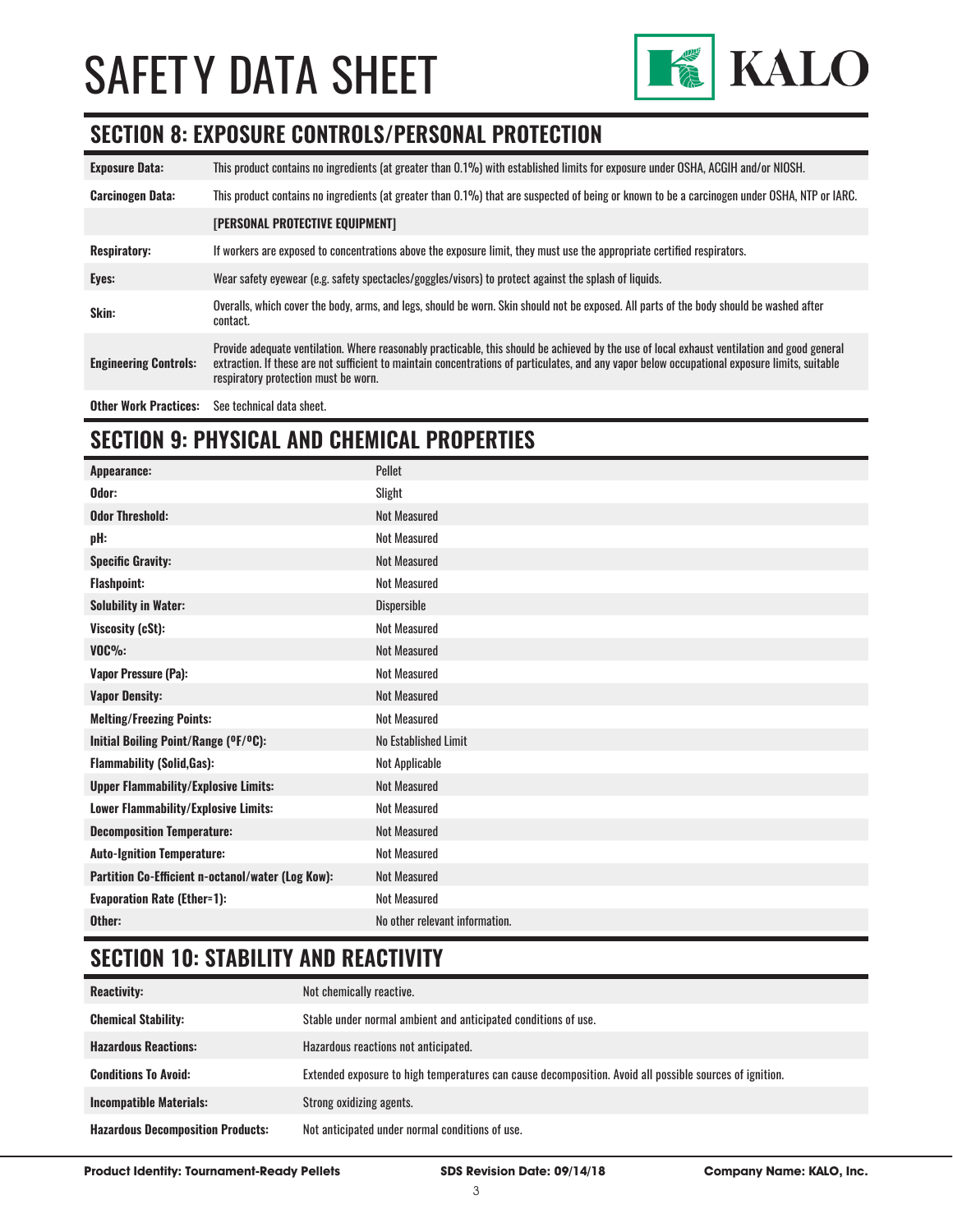

#### **SECTION 11: TOXICOLOGICAL INFORMATION**

|                                                                   | [ACUTE TOXICITY ESTIMATE]                                   |                            |
|-------------------------------------------------------------------|-------------------------------------------------------------|----------------------------|
| Ingredients:                                                      | Proprietary Blend of Surfactants and Polymer Blend, Binders |                            |
| Oral LD50mg/kg:                                                   | No Data Available                                           |                            |
| Skin LD50mg/kg:                                                   | No Data Available                                           |                            |
| Inhalation Vapor LC50mg/L/4hr:                                    | No Data Available                                           |                            |
| Inhalation Dust/Mist LC50mg/L/4hr:                                | No Data Available                                           |                            |
| <b>ITEM</b>                                                       | <b>HAZARD</b>                                               | <b>CATEGORY</b>            |
| <b>Acute Toxicity (mouth):</b>                                    | May be harmful if swallowed.                                | 5                          |
| <b>Acute Toxicity (skin):</b>                                     | <b>Not Applicable</b>                                       | $\overline{\phantom{a}}$   |
| <b>Acute Toxicity (inhalation):</b>                               | Not Applicable                                              | $\overline{\phantom{a}}$   |
| <b>Skin Corrosion/Irritation:</b>                                 | <b>Causes mild skin irritation.</b>                         | 3                          |
| <b>Eye Damage/Irritation:</b>                                     | <b>Causes eye irritation.</b>                               | 2B                         |
| <b>Sensitization (respiratory):</b>                               | Not Applicable                                              | $\overline{\phantom{a}}$   |
| <b>Sensitization (skin):</b>                                      | Not Applicable                                              | $\overline{\phantom{a}}$   |
| <b>Germ Toxicity:</b>                                             | Not Applicable                                              | $\qquad \qquad -$          |
| <b>Carcinogenicity:</b>                                           | <b>Not Applicable</b>                                       | $\overline{\phantom{a}}$ . |
| <b>Reproductive Toxicity:</b>                                     | Not Applicable                                              | $-$                        |
| <b>Specific Target Organ Systemic Toxicity-Single Exposure:</b>   | Not Applicable                                              | $- -$                      |
| <b>Specific Target Organ Systemic Toxicity-Repeated Exposure:</b> | <b>Not Applicable</b>                                       |                            |
| <b>Aspiration Hazard:</b>                                         | Not Applicable                                              | $\overline{\phantom{a}}$ . |

### **SECTION 12: ECOLOGICAL INFORMATION**

**Ecotoxicity:** This product is inherently biodegradable and is not readily transformed by photolysis. Not expected to be toxic to aquatic organisms. **Persistence and Degradability:** There is no data available on the preparation itself. **Bioaccumulative Potential:** Not measured. **Mobility In Soil:** No data available. **Results of PBT and vPvB Assess:** This product contains no PBT/vPvB chemicals. **Other Adverse Effects:** No data available.

### **SECTION 13: DISPOSAL CONSIDERATIONS**

**Waste Treatment Methods:**

Do not allow into drains or water courses. Wastes and emptied containers should be disposed of in accordance with regulations made under the Control of Pollution Act and the Environmental Protection Act. Using information provided in this data sheet advice should be obtained from the Waste Regulation Authority, whether the special waste regulations apply. Dispose of contents in accordance with local and national regulations.